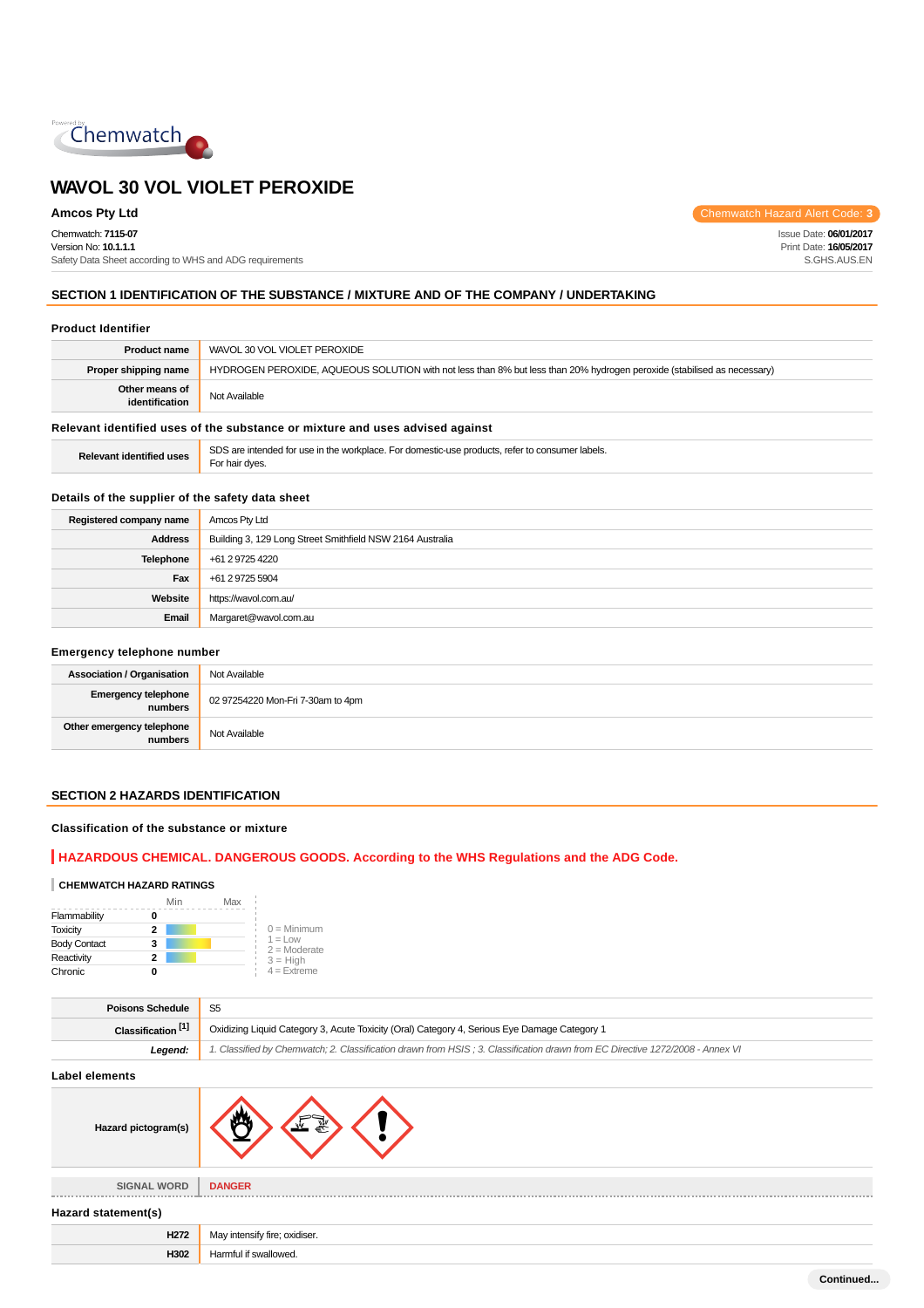| H318                                         | Causes serious eye damage.                                                 |  |
|----------------------------------------------|----------------------------------------------------------------------------|--|
| <b>Precautionary statement(s) Prevention</b> |                                                                            |  |
| P210                                         | Keep away from heat/sparks/open flames/hot surfaces. - No smoking.         |  |
| P <sub>221</sub>                             | Take any precaution to avoid mixing with combustibles/organic material.    |  |
| P <sub>280</sub>                             | Wear protective gloves/protective clothing/eye protection/face protection. |  |
| P220                                         | Keep/Store away from clothing/organic material/combustible materials.      |  |

#### **Precautionary statement(s) Response**

| P305+P351+P338 | IF IN EYES: Rinse cautiously with water for several minutes. Remove contact lenses, if present and easy to do. Continue rinsing. |  |
|----------------|----------------------------------------------------------------------------------------------------------------------------------|--|
| P310           | Immediately call a POISON CENTER or doctor/physician.                                                                            |  |
| P370+P378      | In case of fire: Use alcohol resistant foam or fine spray/water fog for extinction.                                              |  |
| P301+P312      | IF SWALLOWED: Call a POISON CENTER or doctor/physician if you feel unwell.                                                       |  |

#### **Precautionary statement(s) Storage**

Not Applicable

#### **Precautionary statement(s) Disposal**

| P501 | $- \cdot$<br>ations.<br>$\sum_{i=1}^{n}$<br>htents/c<br>. dainc<br>rΔ<br> |
|------|---------------------------------------------------------------------------|
|      |                                                                           |

## **SECTION 3 COMPOSITION / INFORMATION ON INGREDIENTS**

#### **Substances**

See section below for composition of Mixtures

#### **Mixtures**

| <b>CAS No</b> | %[weight] | Name                                       |
|---------------|-----------|--------------------------------------------|
| 7722-84-1     | $5 - 9.5$ | hvdrogen peroxide                          |
| Not Available | >60       | Ingredients determined not to be hazardous |

## **SECTION 4 FIRST AID MEASURES**

#### **Description of first aid measures**

| <b>Eye Contact</b>  | If this product comes in contact with the eyes:<br>In mediately hold eyelids apart and flush the eye continuously with running water.<br>Ensure complete irrigation of the eye by keeping eyelids apart and away from eye and moving the eyelids by occasionally lifting the upper and lower lids.<br>Continue flushing until advised to stop by the Poisons Information Centre or a doctor, or for at least 15 minutes.<br>Transport to hospital or doctor without delay.<br>► Removal of contact lenses after an eye injury should only be undertaken by skilled personnel.                                                                                                                                                                                                                                                                                                                                                                                                                                                                                                                                                                                                                                                       |
|---------------------|-------------------------------------------------------------------------------------------------------------------------------------------------------------------------------------------------------------------------------------------------------------------------------------------------------------------------------------------------------------------------------------------------------------------------------------------------------------------------------------------------------------------------------------------------------------------------------------------------------------------------------------------------------------------------------------------------------------------------------------------------------------------------------------------------------------------------------------------------------------------------------------------------------------------------------------------------------------------------------------------------------------------------------------------------------------------------------------------------------------------------------------------------------------------------------------------------------------------------------------|
| <b>Skin Contact</b> | If skin or hair contact occurs:<br>Flush skin and hair with running water (and soap if available).<br>▶ Seek medical attention in event of irritation.                                                                                                                                                                                                                                                                                                                                                                                                                                                                                                                                                                                                                                                                                                                                                                                                                                                                                                                                                                                                                                                                              |
| Inhalation          | If fumes, aerosols or combustion products are inhaled remove from contaminated area.<br>• Other measures are usually unnecessary.                                                                                                                                                                                                                                                                                                                                                                                                                                                                                                                                                                                                                                                                                                                                                                                                                                                                                                                                                                                                                                                                                                   |
| Ingestion           | F IF SWALLOWED, REFER FOR MEDICAL ATTENTION, WHERE POSSIBLE, WITHOUT DELAY.<br>For advice, contact a Poisons Information Centre or a doctor.<br>• Urgent hospital treatment is likely to be needed.<br>In the mean time, qualified first-aid personnel should treat the patient following observation and employing supportive measures as indicated by the patient's<br>condition.<br>If the services of a medical officer or medical doctor are readily available, the patient should be placed in his/her care and a copy of the SDS should be<br>provided. Further action will be the responsibility of the medical specialist.<br>F If medical attention is not available on the worksite or surroundings send the patient to a hospital together with a copy of the SDS.<br>Where medical attention is not immediately available or where the patient is more than 15 minutes from a hospital or unless instructed<br>otherwise:<br>INDUCE vomiting with fingers down the back of the throat, ONLY IF CONSCIOUS. Lean patient forward or place on left side (head-down position, if<br>possible) to maintain open airway and prevent aspiration.<br>NOTE: Wear a protective glove when inducing vomiting by mechanical means. |

#### **Indication of any immediate medical attention and special treatment needed**

As in all cases of suspected poisoning, follow the ABCDEs of emergency medicine (airway, breathing, circulation, disability, exposure), then the ABCDEs of toxicology (antidotes, basics, change absorption, change distribution, change elimination).

For poisons (where specific treatment regime is absent): --------------------------------------------------------------

#### BASIC TREATMENT

--------------------------------------------------------------

- ▶ Watch for signs of respiratory insufficiency and assist ventilation as necessary.
- Administer oxygen by non-rebreather mask at 10 to 15 L/min.
- Monitor and treat, where necessary, for pulmonary oedema.
- Monitor and treat, where necessary, for shock.

Establish a patent airway with suction where necessary.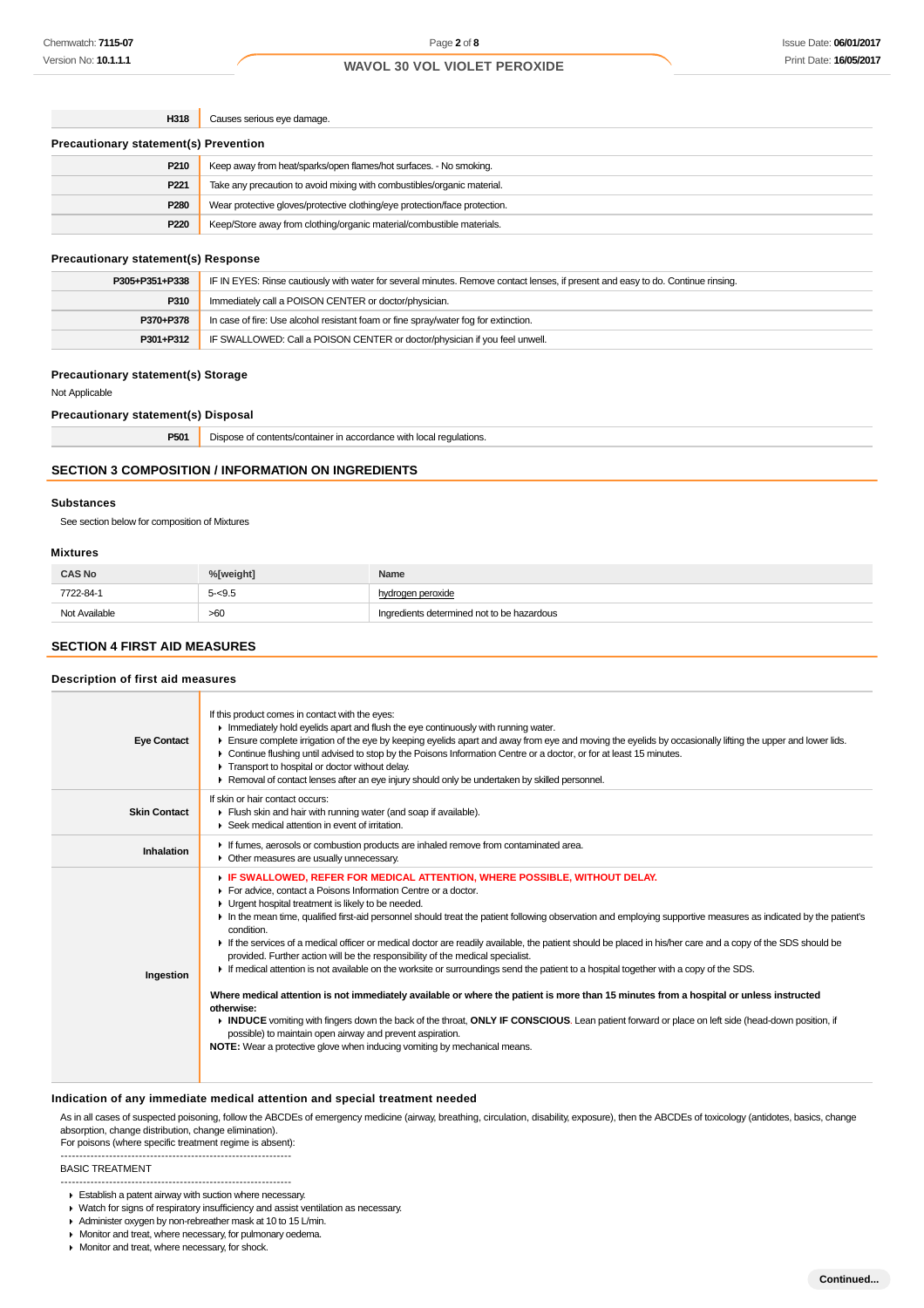- Anticipate seizures.
- DO NOT use emetics. Where ingestion is suspected rinse mouth and give up to 200 ml water (5 ml/kg recommended) for dilution where patient is able to swallow, has a strong gag reflex and does not drool.

ADVANCED TREATMENT

- -------------------------------------------------------------- Consider orotracheal or nasotracheal intubation for airway control in unconscious patient or where respiratory arrest has occurred.
- Positive-pressure ventilation using a bag-valve mask might be of use.
- **Monitor and treat, where necessary, for arrhythmias.**

--------------------------------------------------------------

- Start an IV D5W TKO. If signs of hypovolaemia are present use lactated Ringers solution. Fluid overload might create complications.
- Drug therapy should be considered for pulmonary oedema.
- Hypotension with signs of hypovolaemia requires the cautious administration of fluids. Fluid overload might create complications.
- $\triangleright$  Treat seizures with diazepam.

Proparacaine hydrochloride should be used to assist eye irrigation.

BRONSTEIN, A.C. and CURRANCE, P.L.

EMERGENCY CARE FOR HAZARDOUS MATERIALS EXPOSURE: 2nd Ed. 1994 Treat symptomatically.

#### **SECTION 5 FIREFIGHTING MEASURES**

#### **Extinguishing media**

FOR **SMALL FIRE:**

**USE FLOODING QUANTITIES OF WATER.** 

**DO NOT** use dry chemical, CO2, foam or halogenated-type extinguishers. FOR **LARGE FIRE**

**Flood fire area with water from a protected position** 

#### **Special hazards arising from the substrate or mixture**

| <b>Fire Incompatibility</b>    | Avoid storage with reducing agents.<br>Avoid any contamination of this material as it is very reactive and any contamination is potentially hazardous                                                                                                                                                                                                                                                                                                                                  |  |  |
|--------------------------------|----------------------------------------------------------------------------------------------------------------------------------------------------------------------------------------------------------------------------------------------------------------------------------------------------------------------------------------------------------------------------------------------------------------------------------------------------------------------------------------|--|--|
| <b>Advice for firefighters</b> |                                                                                                                                                                                                                                                                                                                                                                                                                                                                                        |  |  |
| <b>Fire Fighting</b>           | Alert Fire Brigade and tell them location and nature of hazard.<br>• May be violently or explosively reactive.<br>• Wear full body protective clothing with breathing apparatus.<br>► Prevent, by any means available, spillage from entering drains or water courses.                                                                                                                                                                                                                 |  |  |
| <b>Fire/Explosion Hazard</b>   | • The material is not readily combustible under normal conditions.<br>► However, it will break down under fire conditions and the organic component may burn.<br>$\triangleright$ Not considered to be a significant fire risk.<br>Heat may cause expansion or decomposition with violent rupture of containers.<br>Decomposes on heating and produces toxic fumes of:<br>carbon dioxide (CO2)<br>sulfur oxides (SOx)<br>other pyrolysis products typical of burning organic material. |  |  |
| <b>HAZCHEM</b>                 | 2R                                                                                                                                                                                                                                                                                                                                                                                                                                                                                     |  |  |

#### **SECTION 6 ACCIDENTAL RELEASE MEASURES**

#### **Personal precautions, protective equipment and emergency procedures**

See section 8

#### **Environmental precautions**

See section 12

#### **Methods and material for containment and cleaning up**

| <b>Minor Spills</b> | Clean up all spills immediately.<br>No smoking, naked lights, ignition sources.<br>Avoid all contact with any organic matter including fuel, solvents, sawdust, paper or cloth and other incompatible materials, as ignition may result.<br>Avoid breathing dust or vapours and all contact with skin and eyes. |
|---------------------|-----------------------------------------------------------------------------------------------------------------------------------------------------------------------------------------------------------------------------------------------------------------------------------------------------------------|
| <b>Major Spills</b> | Clear area of personnel and move upwind.<br>Alert Fire Brigade and tell them location and nature of hazard.<br>May be violently or explosively reactive.<br>Wear full body protective clothing with breathing apparatus.                                                                                        |

Personal Protective Equipment advice is contained in Section 8 of the SDS.

## **SECTION 7 HANDLING AND STORAGE**

Avoid personal contact and inhalation of dust, mist or vapours.

**Safe handling** Provide adequate ventilation.

- Always wear protective equipment and wash off any spillage from clothing.
- Keep material away from light, heat, flammables or combustibles.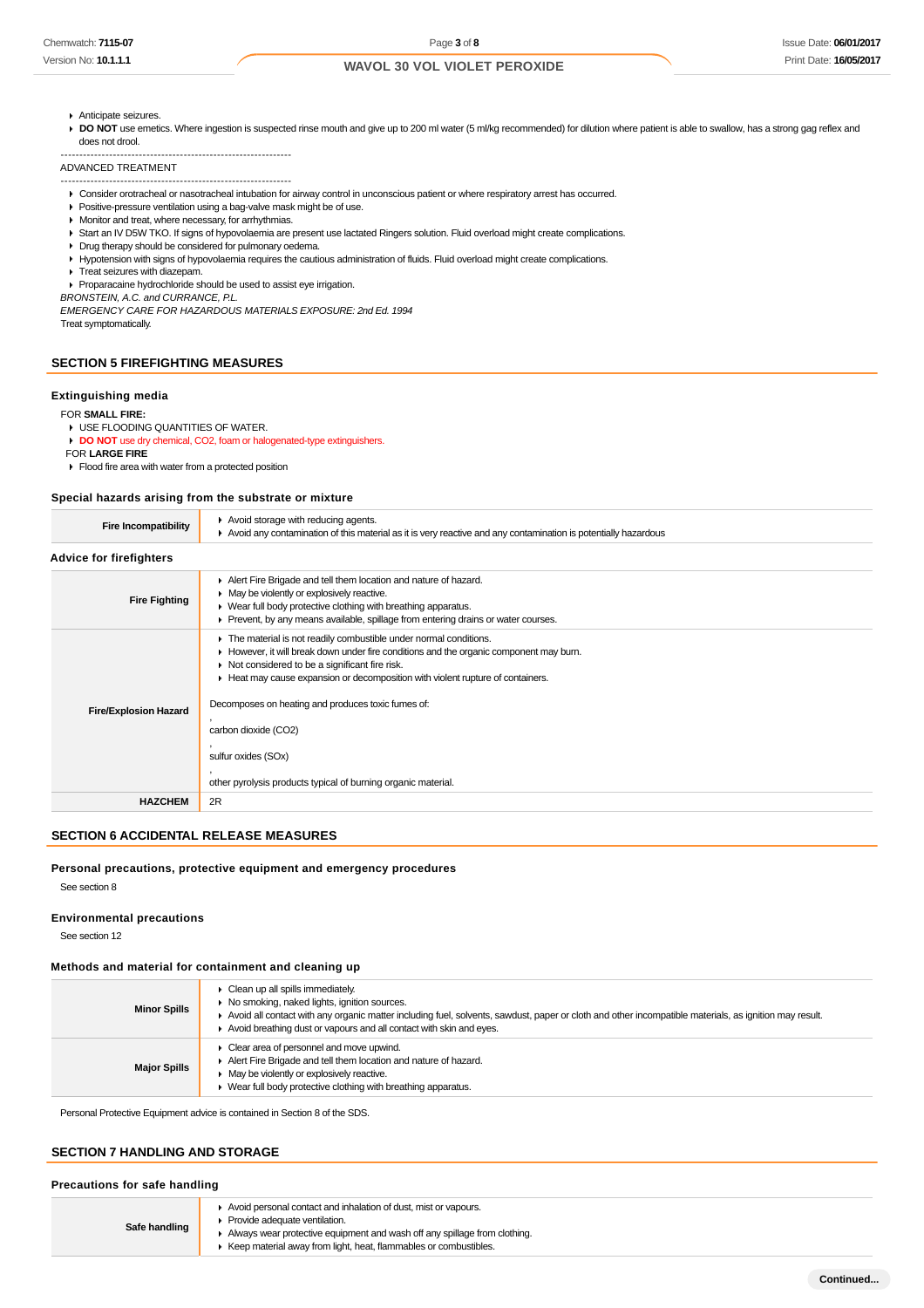| Other information       | Store in original containers.<br>▶ Keep containers securely sealed as supplied.<br>Store in a cool, well ventilated area.<br>$\blacktriangleright$ Keep dry.               |
|-------------------------|----------------------------------------------------------------------------------------------------------------------------------------------------------------------------|
|                         | Conditions for safe storage, including any incompatibilities                                                                                                               |
| Suitable container      | DO NOT repack. Use containers supplied by manufacturer only.<br>▶ Packaging as recommended by manufacturer.<br>$\triangleright$ Check that containers are clearly labelled |
| Storage incompatibility | Avoid any contamination of this material as it is very reactive and any contamination is potentially hazardous<br>Avoid storage with reducing agents.                      |
|                         |                                                                                                                                                                            |

## **SECTION 8 EXPOSURE CONTROLS / PERSONAL PROTECTION**

## **Control parameters**

## **OCCUPATIONAL EXPOSURE LIMITS (OEL)**

#### **INGREDIENT DATA**

| Source                                        | Ingredient           | <b>Material name</b> |               | <b>TWA</b>         |                     | <b>STEL</b>   | Peak          |               | <b>Notes</b>  |
|-----------------------------------------------|----------------------|----------------------|---------------|--------------------|---------------------|---------------|---------------|---------------|---------------|
| Australia Exposure Standards                  | hydrogen peroxide    | Hydrogen peroxide    |               | 1.4 mg/m $3/1$ ppm |                     | Not Available | Not Available |               | Not Available |
| <b>EMERGENCY LIMITS</b>                       |                      |                      |               |                    |                     |               |               |               |               |
| Ingredient                                    | <b>Material name</b> |                      | TEEL-1        |                    |                     | TEEL-2        |               | TEEL-3        |               |
| hydrogen peroxide                             | Hydrogen peroxide    |                      | Not Available |                    |                     | Not Available |               | Not Available |               |
| Ingredient                                    | <b>Original IDLH</b> |                      |               |                    | <b>Revised IDLH</b> |               |               |               |               |
| hydrogen peroxide                             | 75 ppm               |                      |               |                    | 75 [Unch] ppm       |               |               |               |               |
| Ingredients determined not to<br>be hazardous | Not Available        |                      |               |                    | Not Available       |               |               |               |               |

#### **Exposure controls**

| Appropriate engineering<br>controls | Engineering controls are used to remove a hazard or place a barrier between the worker and the hazard. Well-designed engineering controls can be highly<br>effective in protecting workers and will typically be independent of worker interactions to provide this high level of protection.<br>The basic types of engineering controls are:<br>Process controls which involve changing the way a job activity or process is done to reduce the risk.<br>Enclosure and/or isolation of emission source which keeps a selected hazard "physically" away from the worker and ventilation that strategically "adds" and<br>"removes" air in the work environment.                                                                                                     |
|-------------------------------------|---------------------------------------------------------------------------------------------------------------------------------------------------------------------------------------------------------------------------------------------------------------------------------------------------------------------------------------------------------------------------------------------------------------------------------------------------------------------------------------------------------------------------------------------------------------------------------------------------------------------------------------------------------------------------------------------------------------------------------------------------------------------|
| <b>Personal protection</b>          |                                                                                                                                                                                                                                                                                                                                                                                                                                                                                                                                                                                                                                                                                                                                                                     |
| Eye and face protection             | Chemical goggles.<br>Full face shield may be required for supplementary but never for primary protection of eyes.<br>• Contact lenses may pose a special hazard; soft contact lenses may absorb and concentrate irritants. A written policy document, describing the wearing of<br>lenses or restrictions on use, should be created for each workplace or task.                                                                                                                                                                                                                                                                                                                                                                                                     |
| <b>Skin protection</b>              | See Hand protection below                                                                                                                                                                                                                                                                                                                                                                                                                                                                                                                                                                                                                                                                                                                                           |
| Hands/feet protection               | ▶ Wear chemical protective gloves, e.g. PVC.<br>▶ Wear safety footwear or safety gumboots, e.g. Rubber<br>The selection of suitable gloves does not only depend on the material, but also on further marks of quality which vary from manufacturer to manufacturer. Where<br>the chemical is a preparation of several substances, the resistance of the glove material can not be calculated in advance and has therefore to be checked prior<br>to the application.<br>The exact break through time for substances has to be obtained from the manufacturer of the protective gloves and has to be observed when making a final<br>choice.<br>Personal hygiene is a key element of effective hand care.                                                            |
| <b>Body protection</b>              | See Other protection below                                                                                                                                                                                                                                                                                                                                                                                                                                                                                                                                                                                                                                                                                                                                          |
| Other protection                    | • Overalls.<br>PVC Apron.<br>PVC protective suit may be required if exposure severe.<br>Eyewash unit.<br>Some plastic personal protective equipment (PPE) (e.g. gloves, aprons, overshoes) are not recommended as they may produce static<br>electricity.<br>For large scale or continuous use wear tight-weave non-static clothing (no metallic fasteners, cuffs or pockets).<br>Non sparking safety or conductive footwear should be considered. Conductive footwear describes a boot or shoe with a sole made from a<br>conductive compound chemically bound to the bottom components, for permanent control to electrically ground the foot an shall dissipate static<br>electricity from the body to reduce the possibility of ignition of volatile compounds. |
| <b>Thermal hazards</b>              | Not Available                                                                                                                                                                                                                                                                                                                                                                                                                                                                                                                                                                                                                                                                                                                                                       |
|                                     |                                                                                                                                                                                                                                                                                                                                                                                                                                                                                                                                                                                                                                                                                                                                                                     |

### **Recommended material(s)**

**GLOVE SELECTION INDEX**

Glove selection is based on a modified presentation of the:  **"Forsberg Clothing Performance Index".** The effect(s) of the following substance(s) are taken into account in the **computergenerated** selection:

WAVOL 30 VOL VIOLET PEROXIDE

### **Respiratory protection**

Type AB-P Filter of sufficient capacity. (AS/NZS 1716 & 1715, EN 143:2000 & 149:2001, ANSI Z88 or national equivalent)

Where the concentration of gas/particulates in the breathing zone, approaches or exceeds the "Exposure Standard" (or ES), respiratory protection is required. Degree of protection varies with both face-piece and Class of filter; the nature of protection varies with Type of filter.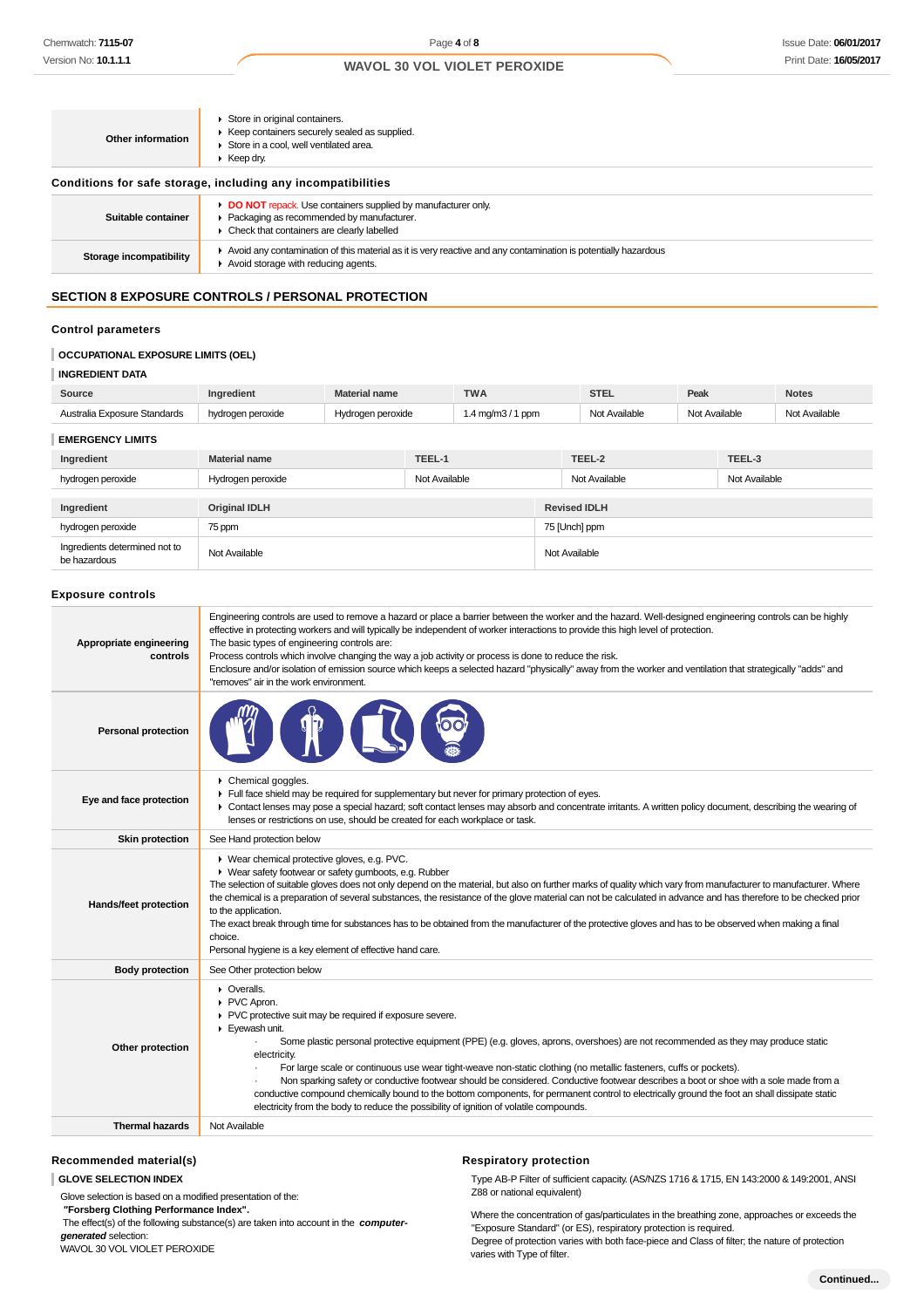| <b>Material</b>   | CPI |
|-------------------|-----|
| <b>BUTYL</b>      | C   |
| NAT+NEOPR+NITRILE | C   |
| NATURAL RUBBER    | C   |
| NATURAL+NEOPRENE  | C   |
| <b>NEOPRENE</b>   | C   |
| NEOPRENE/NATURAL  | C   |
| <b>NITRILE</b>    | C   |
| NITRILE+PVC       | C   |
| PE/EVAL/PE        | C   |
| <b>PVA</b>        | C   |
| <b>PVC</b>        | C   |
| <b>VITON</b>      | C   |

| <b>Required Minimum</b><br><b>Protection Factor</b> | Half-Face<br>Respirator | <b>Full-Face</b><br>Respirator     | <b>Powered Air</b><br>Respirator        |
|-----------------------------------------------------|-------------------------|------------------------------------|-----------------------------------------|
| up to $10 \times ES$                                | AB-AUS P2               | ۰                                  | AB-PAPR-AUS /<br>Class 1 P <sub>2</sub> |
| up to $50 \times ES$                                |                         | AB-AUS / Class<br>1 P <sub>2</sub> |                                         |
| up to $100 \times ES$                               |                         | AB-2 P2                            | AB-PAPR-2 P2 ^                          |

#### ^ - Full-face

A(All classes) = Organic vapours, B AUS or B1 = Acid gasses, B2 = Acid gas or hydrogen cyanide(HCN), B3 = Acid gas or hydrogen cyanide(HCN), E = Sulfur dioxide(SO2), G = Agricultural chemicals, K = Ammonia(NH3), Hg = Mercury, NO = Oxides of nitrogen, MB = Methyl bromide, AX = Low boiling point organic compounds(below 65 degC)

Cartridge respirators should never be used for emergency ingress or in areas of unknown vapour concentrations or oxygen content. The wearer must be warned to leave the contaminated area immediately on detecting any odours through the respirator. The odour may indicate that the mask is not functioning properly, that the vapour concentration is too high, or that the mask is not properly fitted. Because of these limitations, only restricted use of cartridge respirators is considered appropriate.

\* CPI - Chemwatch Performance Index

A: Best Selection

B: Satisfactory; may degrade after 4 hours continuous immersion

C: Poor to Dangerous Choice for other than short term immersion **NOTE**: As a series of factors will influence the actual performance of the glove, a final

selection must be based on detailed observation. -

\* Where the glove is to be used on a short term, casual or infrequent basis, factors such as "feel" or convenience (e.g. disposability), may dictate a choice of gloves which might otherwise

be unsuitable following long-term or frequent use. A qualified practitioner should be consulted.

## **SECTION 9 PHYSICAL AND CHEMICAL PROPERTIES**

#### **Information on basic physical and chemical properties**

| Appearance                                      | White creamy emulsion; mixes with water. |                                                   |                |
|-------------------------------------------------|------------------------------------------|---------------------------------------------------|----------------|
|                                                 |                                          |                                                   |                |
| <b>Physical state</b>                           | Liquid                                   | Relative density (Water = 1)                      | $0.95 - 1.05$  |
| Odour                                           | Not Available                            | <b>Partition coefficient</b><br>n-octanol / water | Not Available  |
| <b>Odour threshold</b>                          | Not Available                            | Auto-ignition temperature<br>$(^{\circ}C)$        | Not Applicable |
| pH (as supplied)                                | $*2.0 - 2.5$                             | Decomposition<br>temperature                      | Not Available  |
| Melting point / freezing<br>point (°C)          | Not Applicable                           | <b>Viscosity (cSt)</b>                            | Not Available  |
| Initial boiling point and<br>boiling range (°C) | 102-108                                  | Molecular weight (g/mol)                          | Not Applicable |
| Flash point (°C)                                | Not Applicable                           | <b>Taste</b>                                      | Not Available  |
| <b>Evaporation rate</b>                         | Not Available                            | <b>Explosive properties</b>                       | Not Available  |
| Flammability                                    | Not Applicable                           | <b>Oxidising properties</b>                       | Not Available  |
| Upper Explosive Limit (%)                       | Not Applicable                           | Surface Tension (dyn/cm or<br>$mN/m$ )            | Not Available  |
| Lower Explosive Limit (%)                       | Not Applicable                           | <b>Volatile Component (%vol)</b>                  | Not Available  |
| Vapour pressure (kPa)                           | Not Available                            | Gas group                                         | Not Available  |
| Solubility in water (g/L)                       | Miscible                                 | pH as a solution (1%)                             | Not Applicable |
| Vapour density (Air = 1)                        | Not Available                            | VOC g/L                                           | Not Available  |

#### **SECTION 10 STABILITY AND REACTIVITY**

| Reactivity                                 | See section 7                                                                                                                                                                                        |
|--------------------------------------------|------------------------------------------------------------------------------------------------------------------------------------------------------------------------------------------------------|
| <b>Chemical stability</b>                  | • Unstable in the presence of incompatible materials.<br>Product is considered stable under normal handling conditions.<br>▶ Prolonged exposure to heat.<br>Hazardous polymerisation will not occur. |
| Possibility of hazardous<br>reactions      | See section 7                                                                                                                                                                                        |
| <b>Conditions to avoid</b>                 | See section 7                                                                                                                                                                                        |
| Incompatible materials                     | See section 7                                                                                                                                                                                        |
| <b>Hazardous decomposition</b><br>products | See section 5                                                                                                                                                                                        |

## **SECTION 11 TOXICOLOGICAL INFORMATION**

#### **Information on toxicological effects**

**Inhaled** Not normally a hazard due to non-volatile nature of product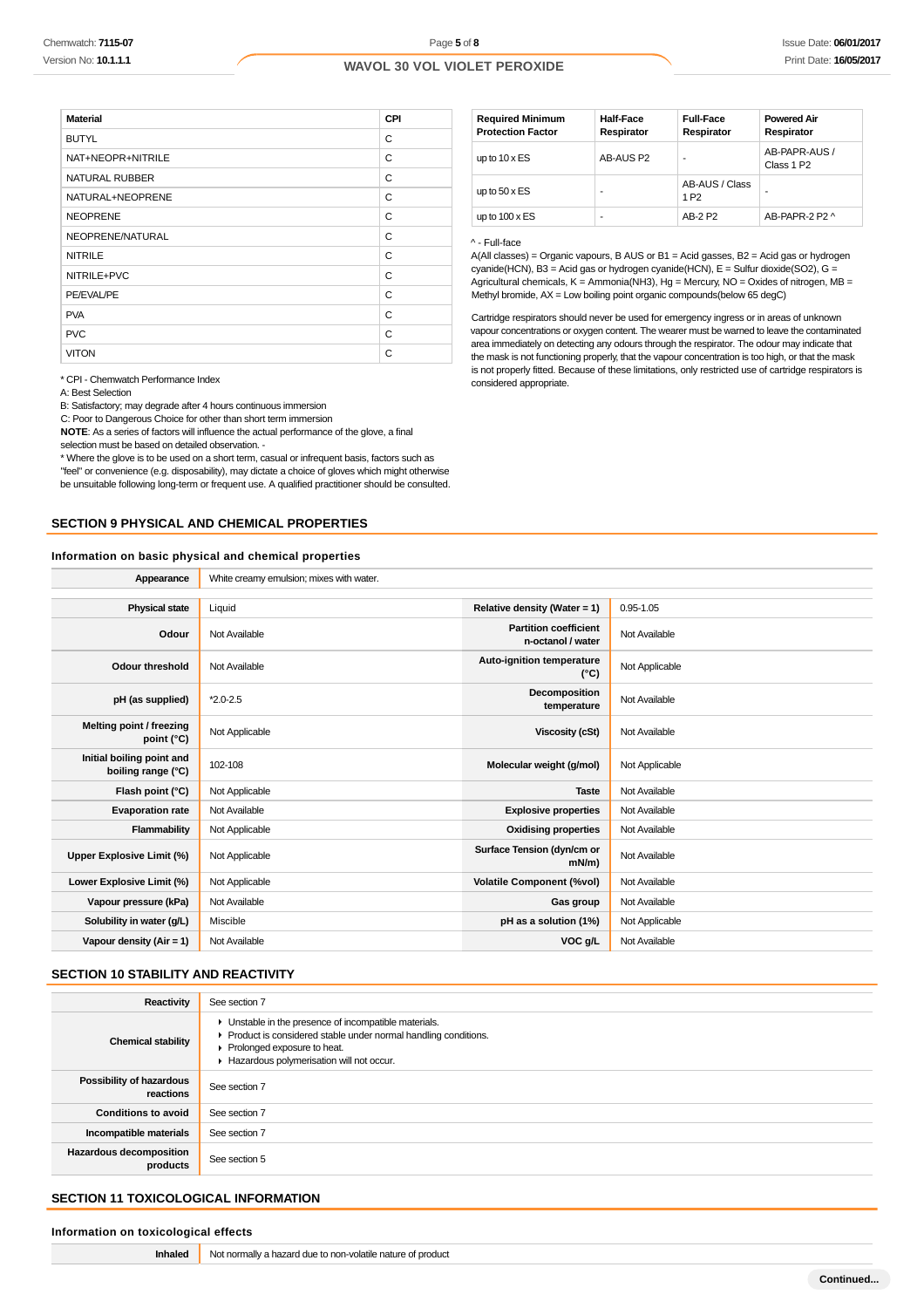| Ingestion                                     | Accidental ingestion of the material may be harmful; animal experiments indicate that ingestion of less than 150 gram may be fatal or may produce serious<br>damage to the health of the individual.<br>Hydrogen peroxide may cause blistering and bleeding from the throat and stomach. When swallowed, it may release large quantities of oxygen which could<br>hyper-distend the stomach and gut and may cause internal bleeding, mouth and throat burns and rupture of the gut. There may also be fever, nausea, foaming at<br>the mouth, vomiting, chest and stomach pain, loss of consciousness, and movement disorders and death. Large amounts can also cause cessation of breath,<br>dizziness, headache, tremors weakness or numbness in the extremities and convulsions. |                   |  |  |  |  |
|-----------------------------------------------|-------------------------------------------------------------------------------------------------------------------------------------------------------------------------------------------------------------------------------------------------------------------------------------------------------------------------------------------------------------------------------------------------------------------------------------------------------------------------------------------------------------------------------------------------------------------------------------------------------------------------------------------------------------------------------------------------------------------------------------------------------------------------------------|-------------------|--|--|--|--|
| <b>Skin Contact</b>                           | Skin contact is not thought to produce harmful health effects (as classified under EC Directives using animal models). Systemic harm, however, has been<br>identified following exposure of animals by at least one other route and the material may still produce health damage following entry through wounds, lesions or<br>abrasions.<br>Open cuts, abraded or irritated skin should not be exposed to this material<br>Entry into the blood-stream, through, for example, cuts, abrasions or lesions, may produce systemic injury with harmful effects. Examine the skin prior to the use<br>of the material and ensure that any external damage is suitably protected.                                                                                                        |                   |  |  |  |  |
| Eye                                           | If applied to the eyes, this material causes severe eye damage.                                                                                                                                                                                                                                                                                                                                                                                                                                                                                                                                                                                                                                                                                                                     |                   |  |  |  |  |
| <b>Chronic</b>                                | Long-term exposure to the product is not thought to produce chronic effects adverse to the health (as classified by EC Directives using animal models);<br>nevertheless exposure by all routes should be minimised as a matter of course.                                                                                                                                                                                                                                                                                                                                                                                                                                                                                                                                           |                   |  |  |  |  |
|                                               | <b>TOXICITY</b>                                                                                                                                                                                                                                                                                                                                                                                                                                                                                                                                                                                                                                                                                                                                                                     | <b>IRRITATION</b> |  |  |  |  |
| <b>WAVOL 30 VOL VIOLET</b><br><b>PEROXIDE</b> | Not Available                                                                                                                                                                                                                                                                                                                                                                                                                                                                                                                                                                                                                                                                                                                                                                       | Not Available     |  |  |  |  |
|                                               |                                                                                                                                                                                                                                                                                                                                                                                                                                                                                                                                                                                                                                                                                                                                                                                     |                   |  |  |  |  |
|                                               | <b>TOXICITY</b>                                                                                                                                                                                                                                                                                                                                                                                                                                                                                                                                                                                                                                                                                                                                                                     | <b>IRRITATION</b> |  |  |  |  |
| hydrogen peroxide                             | dermal (rat) LD50: 4060 mg/kg <sup>[2]</sup>                                                                                                                                                                                                                                                                                                                                                                                                                                                                                                                                                                                                                                                                                                                                        | Not Available     |  |  |  |  |
|                                               | Oral (rat) LD50: 376 mg/kg <sup>[2]</sup>                                                                                                                                                                                                                                                                                                                                                                                                                                                                                                                                                                                                                                                                                                                                           |                   |  |  |  |  |
| Legend:                                       | 1. Value obtained from Europe ECHA Registered Substances - Acute toxicity 2.* Value obtained from manufacturer's SDS. Unless otherwise specified data<br>extracted from RTECS - Register of Toxic Effect of chemical Substances                                                                                                                                                                                                                                                                                                                                                                                                                                                                                                                                                     |                   |  |  |  |  |
|                                               |                                                                                                                                                                                                                                                                                                                                                                                                                                                                                                                                                                                                                                                                                                                                                                                     |                   |  |  |  |  |
|                                               | No significant acute toxicological data identified in literature search.<br>Asthma-like symptoms may continue for months or even years after exposure to the material ends. This may be due to a non-allergic condition known as reactive<br>airways dysfunction syndrome (RADS) which can occur after exposure to high levels of highly irritating compound. Main criteria for diagnosing RADS include<br>the absence of previous airways disease in a non-atopic individual, with sudden onset of persistent asthma-like symptoms within minutes to hours of a                                                                                                                                                                                                                    |                   |  |  |  |  |

**HYDROGEN PEROXIDE** documented exposure to the irritant. Other criteria for diagnosis of RADS include a reversible airflow pattern on lung function tests, moderate to severe bronchial hyperreactivity on methacholine challenge testing, and the lack of minimal lymphocytic inflammation, without eosinophilia. Exposure to hydrogen peroxide via the skin or oral route can produce toxic effects. Animal studies have shown evidence of damage to the kidney, gut, thymus and

liver. Stomach and intestinal lesions including benign and malignant cancers have been observed in mice. It may produce genetic and developmental defects but no reproductive toxicity was reported in mice. The substance is classified by IARC as Group 3:

**NOT** classifiable as to its carcinogenicity to humans.

Evidence of carcinogenicity may be inadequate or limited in animal testing.

| <b>Acute Toxicity</b>                       | $\checkmark$          | Carcinogenicity                 | $\circlearrowright$                                                                                                                                       |
|---------------------------------------------|-----------------------|---------------------------------|-----------------------------------------------------------------------------------------------------------------------------------------------------------|
| <b>Skin Irritation/Corrosion</b>            | $\circ$               | Reproductivity                  | $\odot$                                                                                                                                                   |
| <b>Serious Eye</b><br>Damage/Irritation     | $\checkmark$          | <b>STOT - Single Exposure</b>   | $\circ$                                                                                                                                                   |
| <b>Respiratory or Skin</b><br>sensitisation | $\circ$               | <b>STOT - Repeated Exposure</b> | $\circledcirc$                                                                                                                                            |
| <b>Mutagenicity</b>                         | $\scriptstyle\oslash$ | <b>Aspiration Hazard</b>        | $\circ$                                                                                                                                                   |
|                                             |                       | Legend:                         | $\blacktriangleright$ - Data available but does not fill the criteria for classification<br>$\blacktriangleright$ - Data available to make classification |

 $\bigcirc$  – Data Not Available to make classification

#### **SECTION 12 ECOLOGICAL INFORMATION**

#### **Toxicity**

| WAVOL 30 VOL VIOLET<br><b>PEROXIDE</b> | <b>ENDPOINT</b>   | <b>TEST DURATION (HR)</b> | <b>SPECIES</b>                | VALUE             | <b>SOURCE</b>     |
|----------------------------------------|-------------------|---------------------------|-------------------------------|-------------------|-------------------|
|                                        | Not<br>Applicable | Not Applicable            | Not Applicable                | Not<br>Applicable | Not<br>Applicable |
|                                        | <b>ENDPOINT</b>   | <b>TEST DURATION (HR)</b> | <b>SPECIES</b>                | <b>VALUE</b>      | <b>SOURCE</b>     |
|                                        | <b>LC50</b>       | 96                        | Fish                          | 0.020mg/L         | - 3               |
|                                        | <b>EC50</b>       | 48                        | Crustacea                     | 2.32mg/L          | 4                 |
| hydrogen peroxide                      | EC50              | 72                        | Algae or other aquatic plants | $0.71$ mg/L       | -4                |
|                                        | EC50              | 3                         | Algae or other aquatic plants | $0.27$ mg/L       | -4                |
|                                        | <b>NOEC</b>       | 192                       | Fish                          | 0.028mg/L         | $\frac{1}{2}$ 4   |

(Japan) - Bioconcentration Data 7. METI (Japan) - Bioconcentration Data 8. Vendor Data

(QSAR) - Aquatic Toxicity Data (Estimated) 4. US EPA, Ecotox database - Aquatic Toxicity Data 5. ECETOC Aquatic Hazard Assessment Data 6. NITE

**DO NOT** discharge into sewer or waterways.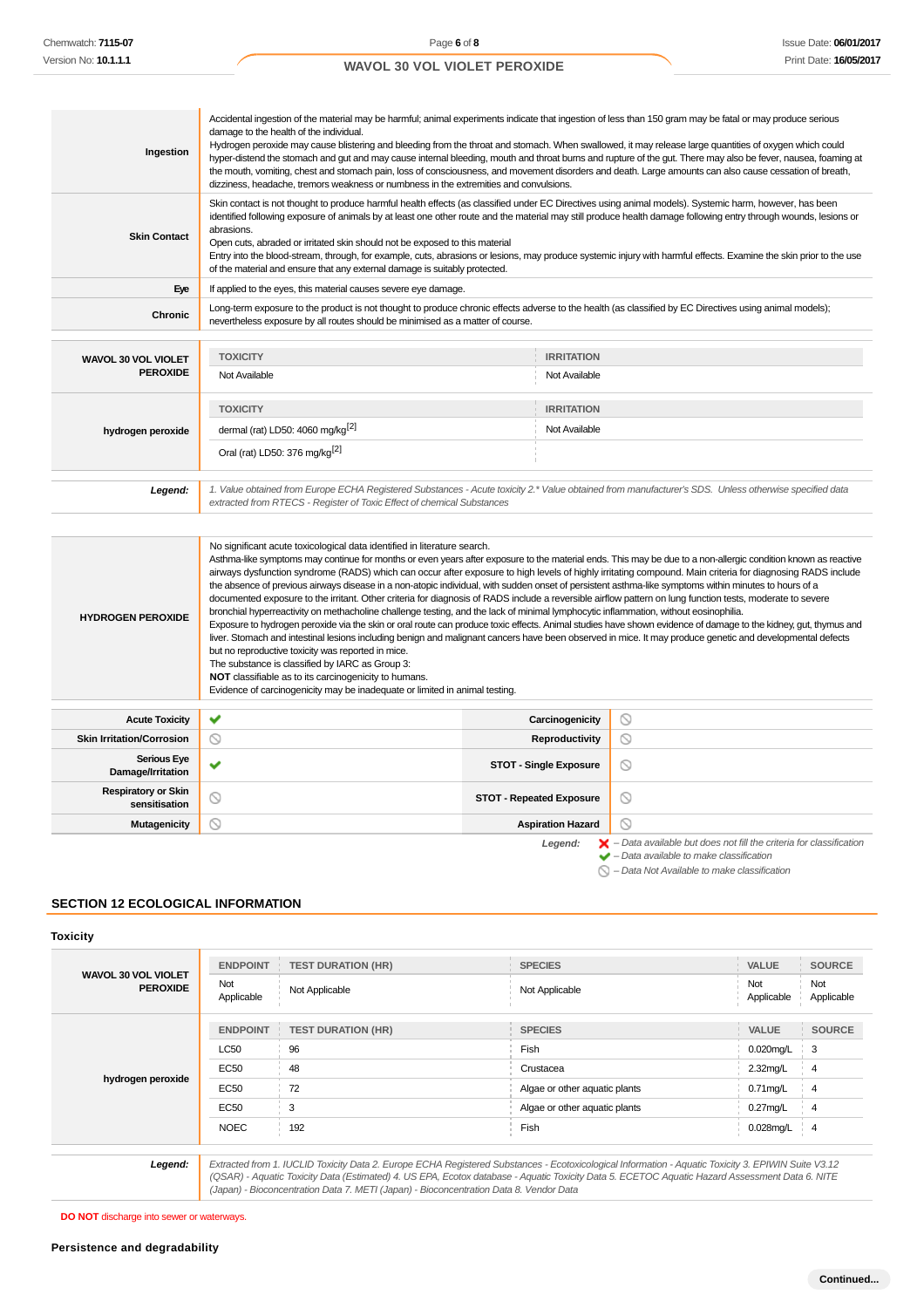| Ingredient   | Persistence: Water/Soil | Persistence: Air |
|--------------|-------------------------|------------------|
| gen peroxide | LOW                     | LOW              |

#### **Bioaccumulative potential**

| Ingredient              | <b>Bioaccumulation</b>   |
|-------------------------|--------------------------|
| hydrogen peroxide       | LOW (LogKOW = $-1.571$ ) |
| <b>Mobility in soil</b> |                          |

| dian                 | $-1$        |
|----------------------|-------------|
| Inc                  | . dobility. |
| $\sim$ $\sim$ $\sim$ | ົ<br>$\sim$ |

### **SECTION 13 DISPOSAL CONSIDERATIONS**

#### **Waste treatment methods Product / Packaging disposal DO NOT** allow wash water from cleaning or process equipment to enter drains. It may be necessary to collect all wash water for treatment before disposal. In all cases disposal to sewer may be subject to local laws and regulations and these should be considered first.  $\blacktriangleright$  Where in doubt contact the responsible authority. For small quantities of oxidising agent: Cautiously acidify a 3% solution to pH 2 with sulfuric acid. Gradually add a 50% excess of sodium bisulfite solution with stirring. Add a further 10% sodium bisulfite. If no further reaction occurs (as indicated by a rise in temperature) cautiously add more acid.

## **SECTION 14 TRANSPORT INFORMATION**

## **Labels Required**



| <b>Marine Pollutant</b> | I NO       |
|-------------------------|------------|
| <b>HAZCHEM</b>          | $\vert$ 2R |
| Land transport (ADG)    |            |

| UN number                    | 2984                                                                                                                    |
|------------------------------|-------------------------------------------------------------------------------------------------------------------------|
| UN proper shipping name      | HYDROGEN PEROXIDE, AQUEOUS SOLUTION with not less than 8% but less than 20% hydrogen peroxide (stabilised as necessary) |
| Transport hazard class(es)   | 5.1<br>Class<br>Subrisk<br>Not Applicable                                                                               |
| Packing group                | Ш                                                                                                                       |
| <b>Environmental hazard</b>  | Not Applicable                                                                                                          |
| Special precautions for user | Special provisions<br>65<br>5L<br>Limited quantity                                                                      |

## **Air transport (ICAO-IATA / DGR)**

| <b>UN number</b>             | 2984                                                                                                                                                                                                                                      |                                                                                                                         |
|------------------------------|-------------------------------------------------------------------------------------------------------------------------------------------------------------------------------------------------------------------------------------------|-------------------------------------------------------------------------------------------------------------------------|
| UN proper shipping name      |                                                                                                                                                                                                                                           | HYDROGEN PEROXIDE, AQUEOUS SOLUTION with not less than 8% but less than 20% hydrogen peroxide (stabilized as necessary) |
| Transport hazard class(es)   | <b>ICAO/IATA Class</b><br>5.1<br>ICAO / IATA Subrisk<br>Not Applicable<br>5L<br><b>ERG Code</b>                                                                                                                                           |                                                                                                                         |
| Packing group                | Ш                                                                                                                                                                                                                                         |                                                                                                                         |
| <b>Environmental hazard</b>  | Not Applicable                                                                                                                                                                                                                            |                                                                                                                         |
| Special precautions for user | Special provisions<br>Cargo Only Packing Instructions<br>Cargo Only Maximum Qty / Pack<br>Passenger and Cargo Packing Instructions<br>Passenger and Cargo Maximum Qty / Pack<br>Passenger and Cargo Limited Quantity Packing Instructions | Not Applicable<br>555<br>30L<br>551<br>2.5L<br>Y541                                                                     |
|                              | Passenger and Cargo Limited Maximum Qty / Pack                                                                                                                                                                                            | 1 <sub>L</sub>                                                                                                          |